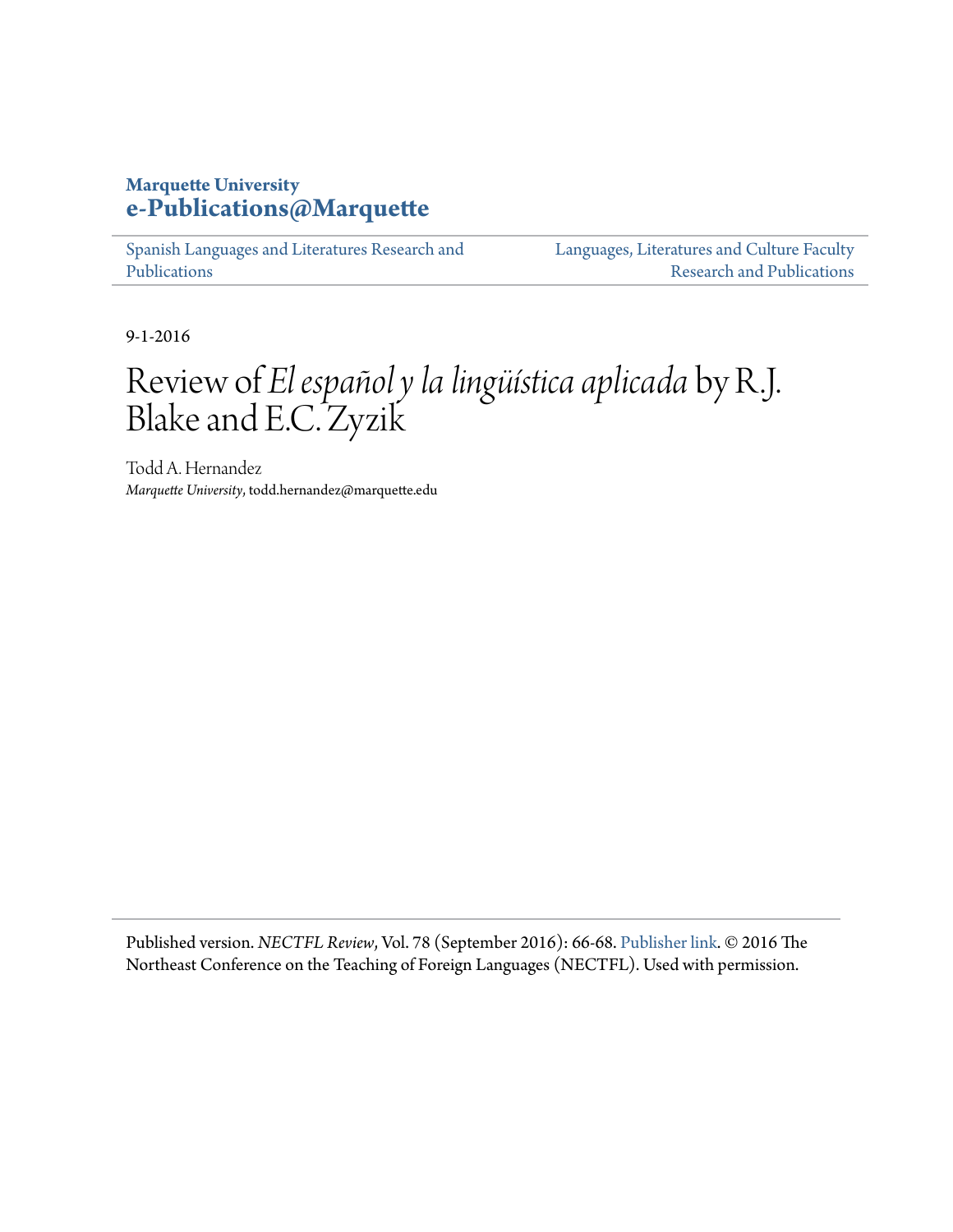## **Blake, Robert J. and Eve C. Zyzik.** *El español y la lingüística aplicada.* **Washington, DC: Georgetown University Press, 2016. ISBN: 9781626162907.**

Written in Spanish, *El español y la lingüística aplicada* is designed for advanced undergraduate students interested in developing their linguistic knowledge of Spanish as well as for pre-service and in-service teachers of Spanish. The authors outline the

66 **September 2016**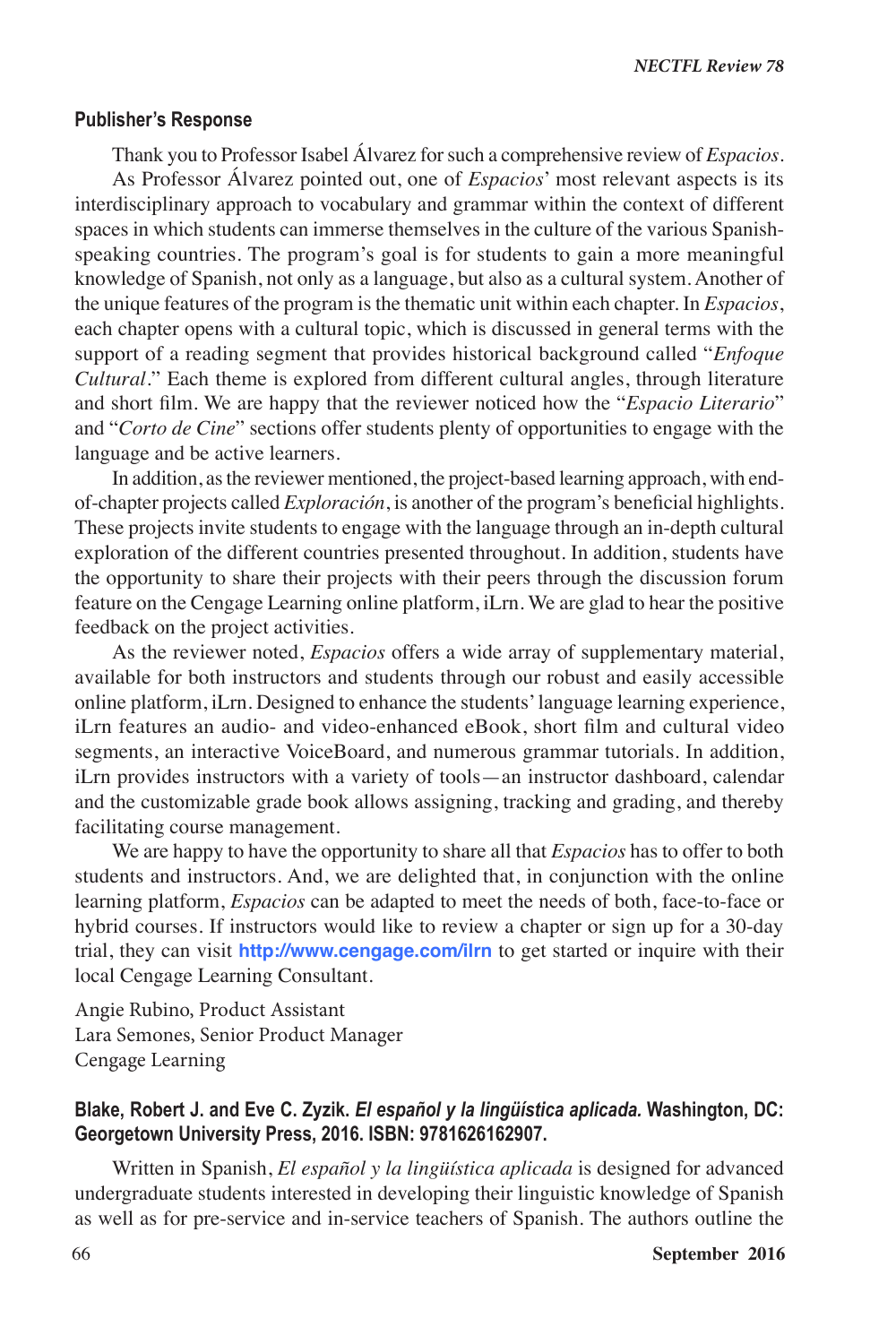## *NECTFL Review 78*

core principles of second language acquisition (SLA) and its relationship to teaching and learning. Attention is given to matters such as the nature of language competence, input, and the impact of study abroad on second language (L2) development. Aspects of Spanish that are difficult to acquire are discussed. Careful attention is given to how language teachers might incorporate varieties of Spanish into their classroom instruction. The book consists of a preface, an introduction, and eight chapters. Each chapter includes reflection and discussion questions, and two or three task-based activities that allow students to explore the material further.

Chapter 1 is a comprehensive overview of what it means to know a language. The authors trace the historical development of the concept of "language competence," from matters of behaviorist principles through Chomsky and Universal Grammar, to Krashen and comprehensible input. Canale and Swain's work on communicative competence, Schmidt's "Noticing Hypothesis," and Long's "Interaction Hypothesis" are also discussed. The two most influential language proficiency assessment scales, from the American Council on the Teaching of Foreign Languages (ACTFL) and the Common European Framework of Reference for Languages (CEFR), are then considered. The chapter concludes with an interesting discussion of the similarities and differences of a native speaker versus a heritage language user. The notion of the native speaker as the target goal for L2 learners is questioned. More realistic goals for L2 learner performance are then outlined.

Chapter 2 addresses the issue of whether input is sufficient for language acquisition. The authors consider the nature of naturalistic L2 learning versus classroom instruction, explicit versus implicit instruction, attention to form, and task-based instruction. VanPatten's input processing instruction, an approach that attempts to draw learners' attention to form in input-oriented tasks and activities, is also discussed. The chapter concludes with a discussion of difficult-to-acquire language features in Spanish such as grammatical gender and word order. In Chapter 3, the authors attempt to determine the number of words an L2 learner of Spanish should know in order to be considered proficient. The authors conclude that a language learner must know about 8000 words in order to read. Cognates, degrees of knowledge, and idiomatic expressions are also discussed as important aspects for a proficient L2 learner. Chapter 4 examines how the structure of the Spanish language presents challenges for L2 learners whose L1 is English. The authors discuss how in Spanish one does not need to express an explicit subject. Direct and indirect pronouns and their possible misinterpretations are also reviewed. The authors contrast basic word order SVO with other possibilities in Spanish OVS, VS, and OVS. The chapter concludes with an interesting question about whether L2 learners of Spanish perceive the personal "a" in Spanish.

Chapter 5 describes two of the most difficult aspects of Spanish grammar for L2 learners: the acquisition of the preterit and imperfect and the subjunctive. The authors give essential background information on important linguistic concepts such as time, aspect, and mood. Their discussion of grammatical and lexical aspects are certain to provide the reader with a better understanding of how to approach the teaching of narration to intermediate and advanced L2 learners. The chapter's discussion of the challenges that the subjunctive presents to L2 learners is also insightful. In Chapter 6, the authors take on the matter of linguistic variation across the Spanish-speaking world.